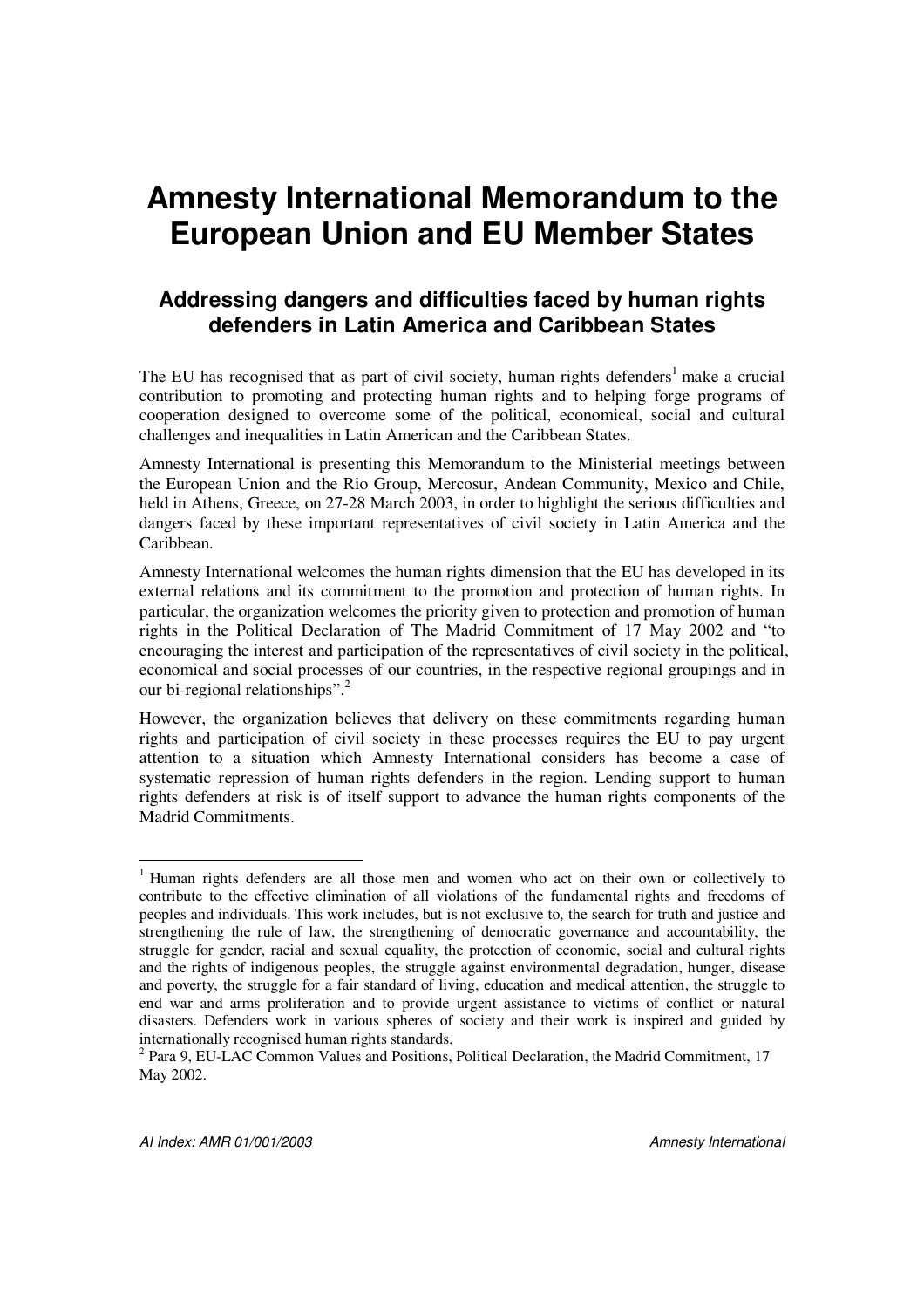#### **Dangers and difficulties facing human rights defenders in Latin America and Caribbean States**

In Latin America and the Caribbean the job of questioning and challenging states, including powerful political, military and economic elites, in regard of their human rights obligations is a dangerous and life-threatening one: Amnesty International has documented more killings of both men and women human rights defenders in this region than in any other region of the world.

Many defenders have become so acclimatized to widespread threats and intimidation, state inaction on their behalf and hostility from different sectors of society that they have ceased to report many such incidents, scores of others have been forced to flee their homes, sometimes their country.

The gravity of the risks faced by human rights defenders in Latin America and Caribbean States has been extensively and widely documented by Amnesty International<sup>3</sup> and other inter-governmental and non-governmental human rights organizations.

Evidence collected by Amnesty International over the last ten years, and more, documents how hundreds of activists struggling to promote and defend human rights have been the victims of execution, "disappearance", torture and ill-treatment, threats and intimidation committed by state agents or those acting on their behalf.

Defenders have also been subject to a wide range of harassment such as investigation on spurious charges, detention, with or without an authorized arrest warrant, raids and surveillance. Slander campaigns, in which defenders are the subject of unsubstantiated and unfounded accusations, have become commonplace as a means of detracting attention from human rights concerns, as well as a means of discrediting human rights work.

Repression of human rights workers in Latin America and the Caribbean is systematic. It can be described as systematic because systematically governments have failed to take effective action to prevent attacks and hostilities against defenders and have systematically failed to comply with their national, as well as international, duty, which they themselves agreed to honour, to provide adequate remedies.

Attacks on human rights defenders cannot be committed or be met with impunity without the tacit acceptance of the authorities.

<sup>&</sup>lt;sup>3</sup> For more information on the situation of human rights defenders in Latin America and the Caribbean see Amnesty International reports: Brazil: Human rights defenders – protecting human rights for everyone (AI Index: AMR 19/08/98); More Protection, Less Persecution: Human rights defenders in Latin America (AI Index: AMR 01/02/99); Colombia: The protection of human rights defenders- one step forwards, three steps back (AMR23/22/00); Mexico: Daring to raise their voices (AI Index: AMR 41/040/2001); Guatemala: Guatemala's Lethal Legacy: Past impunity and renewed human rights violations (AI Index: AMR43/001/2002): Bolivia: The need to protect human rights defenders (AI Index: AMR 18/04/2002).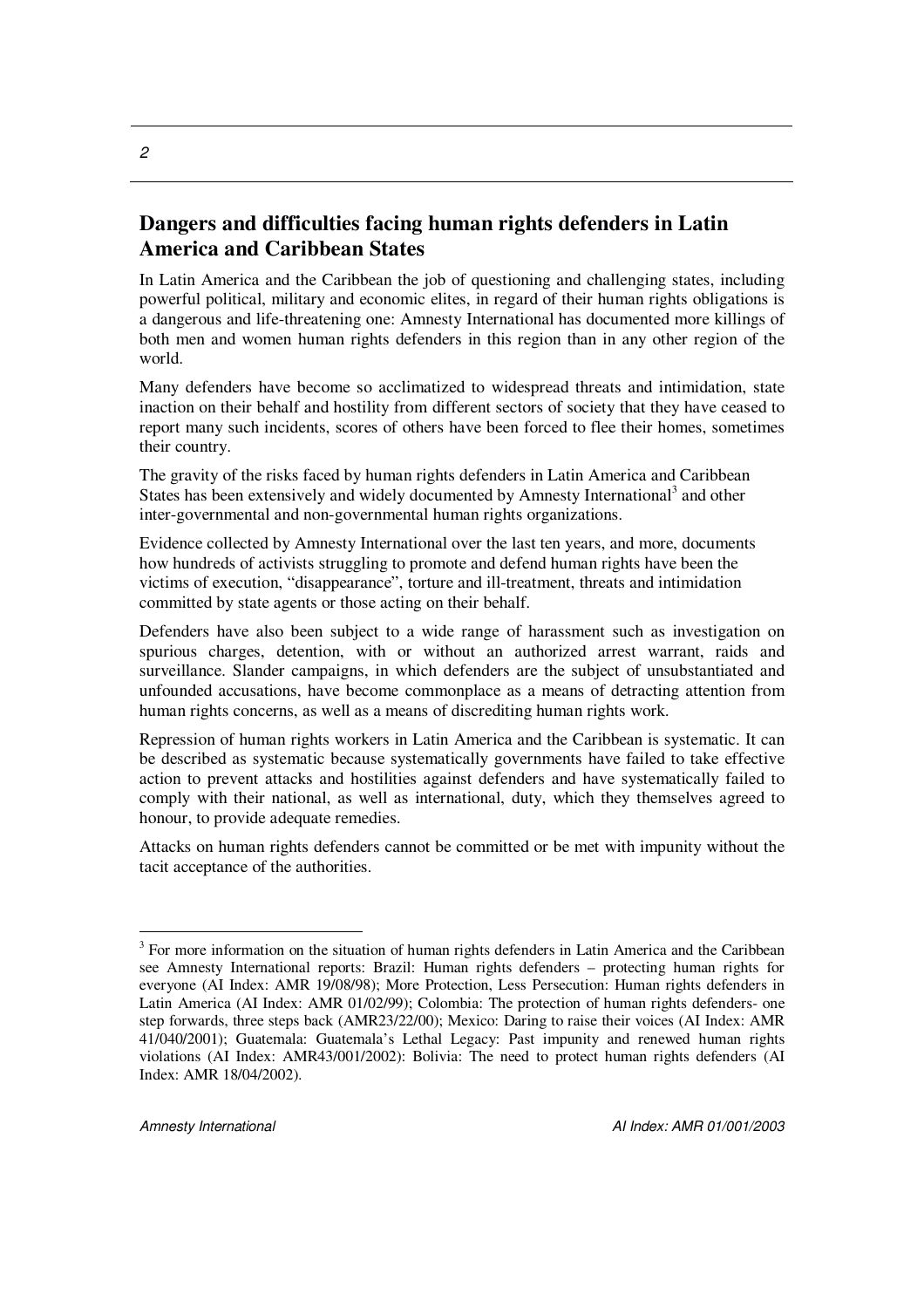In Guatemala, government failure to address serious human rights violations committed against human rights defenders during the period of the internal armed conflict on account of their efforts to expose the atrocities, committed by the Guatemalan military and paramilitary groups, has resulted in renewed attacks against defenders. Many of these latest attacks, including several killings and scores of threats during the months of 2003, are allegedly committed by members of illegal clandestine groups, made up, in part, by ex-paramilitaries or ex-members of the security forces.

In Colombia, the human rights community lives under siege. In the past 20 years scores of defenders have been killed by the military or their paramilitary allies, and hundreds more live in exile. Yet government efforts to protect defenders have been restricted to a program of practical measures providing such items as bullet proof vests or funds to flee. While such measures have been useful, it is obvious that the government has failed to pursue a plan of comprehensive action, including thorough judicial investigations, at all levels of the state apparatus that might have helped prevent attacks and deal with the root causes of aggressions against defenders.

More recently, the situation of insecurity for defenders in some countries has been exacerbated by the adoption of new security policy and measures to combat terrorism. Evidence collected by Amnesty International suggests that some human rights defenders are the victims of attacks or harassment during operations organized by the security forces ostensibly to combat terrorism.

In one example, in December 2002 in Colombia, the offices of the development organization, Terre des Hommes-Italia, a project financed by the European Union and established to address the needs of young people affected by the conflict, was raided by state agents allegedly looking for arms, but who also copied information from computers. No arms or other incriminating material were found. Amnesty International has received other similar reports.

Also in Colombia, recent official and unofficial restrictions on movement mean that human rights defenders are not always able to gain access to areas where human rights violations were reported to have taken place. Some activists, journalists and humanitarian workers have been interrogated or arbitrarily detained during attempts to reach people in conflict zones cut off from the rest of the country.

In St.Lucia, one human rights lawyer was recently threatened with rape and execution on account of her work to expose police brutality during public security operations. She was also vilified by sectors of the mass media. Similarly, human rights defenders in Brazil have consistently been labelled by prominent public figures and elements of the media as defenders of criminals because of their efforts to ensure public security policies complied with international human rights standards.

Under the pretext of security, some governments in the region have introduced over the last few years measures to restrict or "control" demonstrations by civil society. Worse still, those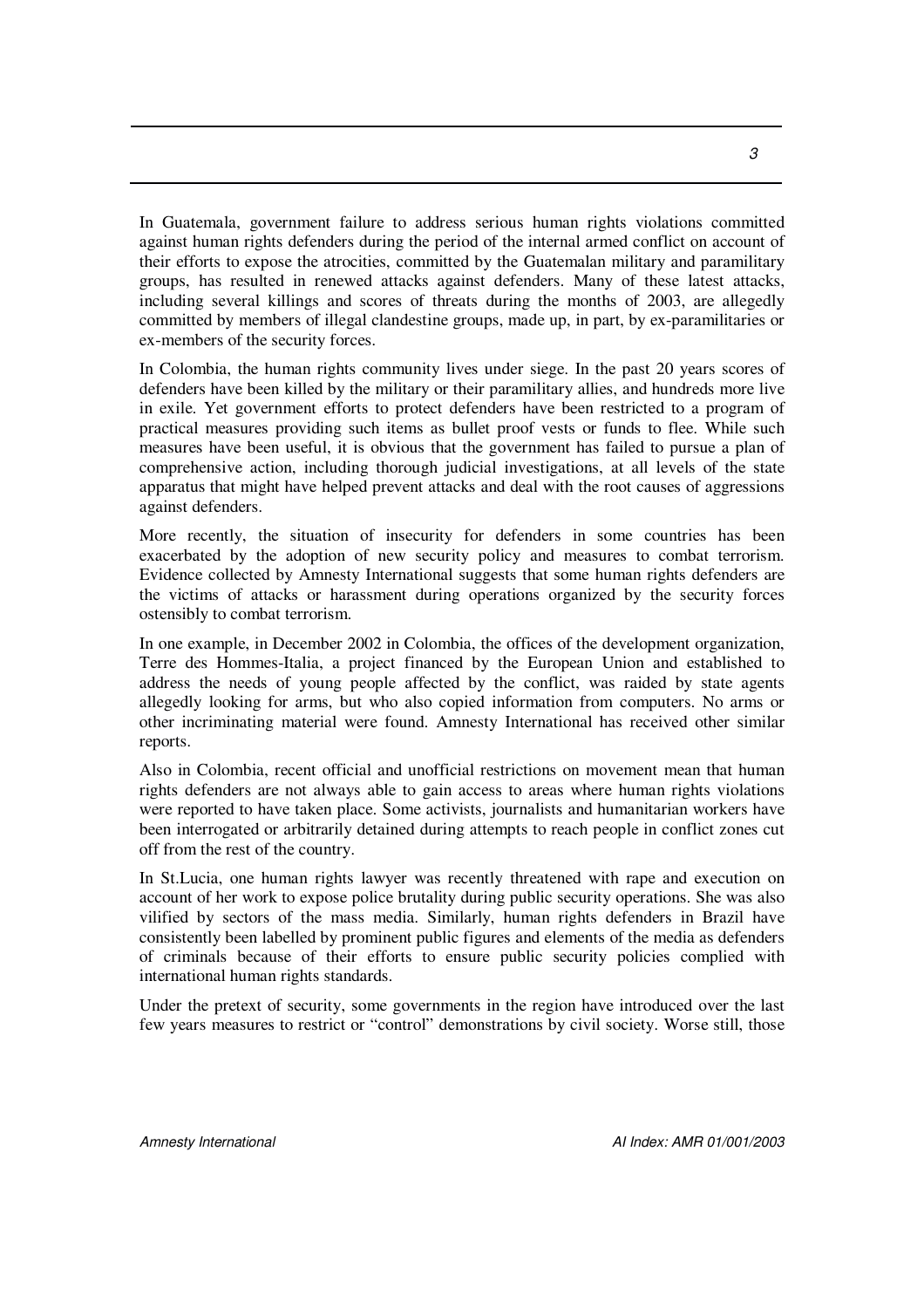exercising their legitimate right under the UN Declaration on Human Rights Defenders<sup>4</sup> to peacefully protest against policies perceived to perpetuate economic, social and cultural degradation and inequalities have themselves been violently repressed.

On 10 March this year, a march organized by women's organisations in Port-au-Prince, Haiti, was forcibly broken up by officers of the Police. Participants were harassed and threatened by pro-government counter-demonstrators in the presence of officers. The counter-demonstrators also threatened journalists who were attempting to cover the events. In Argentina, two people were killed by police fire in June 2002 following protests at the continuing economic crisis.

Amnesty International has also noted a growing tendency by authorities at different levels of the state apparatus to resort to legal means as a form of gagging human rights defenders, for example by detaining them or threatening them with detention, sometimes on charges of defamation or other more serious crimes. In Cuba and some states of Mexico this is an ongoing problem.

When a government fails to condemn, prevent or remedy violations against human rights defenders it sends a message that such violations are tolerated. Defenders become vulnerable to attack not only by state agents who have gone unpunished, but by others who act on their behalf or copy their example.

Incidents such as these show that today defenders in Latin America and the Caribbean enjoy no more or no better protection than they might have during past decades.

In her third report to the UN Secretary General of January 2003, the UN Special Representative on Human Rights Defenders, Ms Hina Jilani, affirmed the need for greater international efforts to protect human rights defenders in Latin America and the Caribbean on account of the systematic<sup>5</sup> nature of the violations defenders face in this region. She stated that some countries that require particular attention are Guatemala, Colombia, Mexico, Brazil, Honduras, Ecuador, Argentina, Bolivia, Haiti and Dominican Republic<sup>6</sup>.

Attacks against human rights defenders are attacks on the principles of democracy, accountability and transparency which underscore and guide human rights work and have earned defenders international acclaim as important actors in public life in Latin America and Caribbean States.

<sup>&</sup>lt;sup>4</sup> The UN Declaration on the Right and Responsibility of Individuals, Groups and Organs of Society to Promote and Protect Universally Recognized Human Rights and Fundamental Freedoms, otherwise known as the Declaration on Human Rights Defenders, was adopted by the UN General Assembly on 9 December 1998.

<sup>&</sup>lt;sup>5</sup> The Special Representative describes defined "systematic" violations as those which may be "local in its character, [but] in many cases it is obvious that the violation would not have occurred or been met with impunity without the tacit acceptance of the national-level authorities, implicating the State as a whole." Para 27, UN doc. E/CN.4/2003/104.

 $<sup>6</sup>$  Ibid.</sup>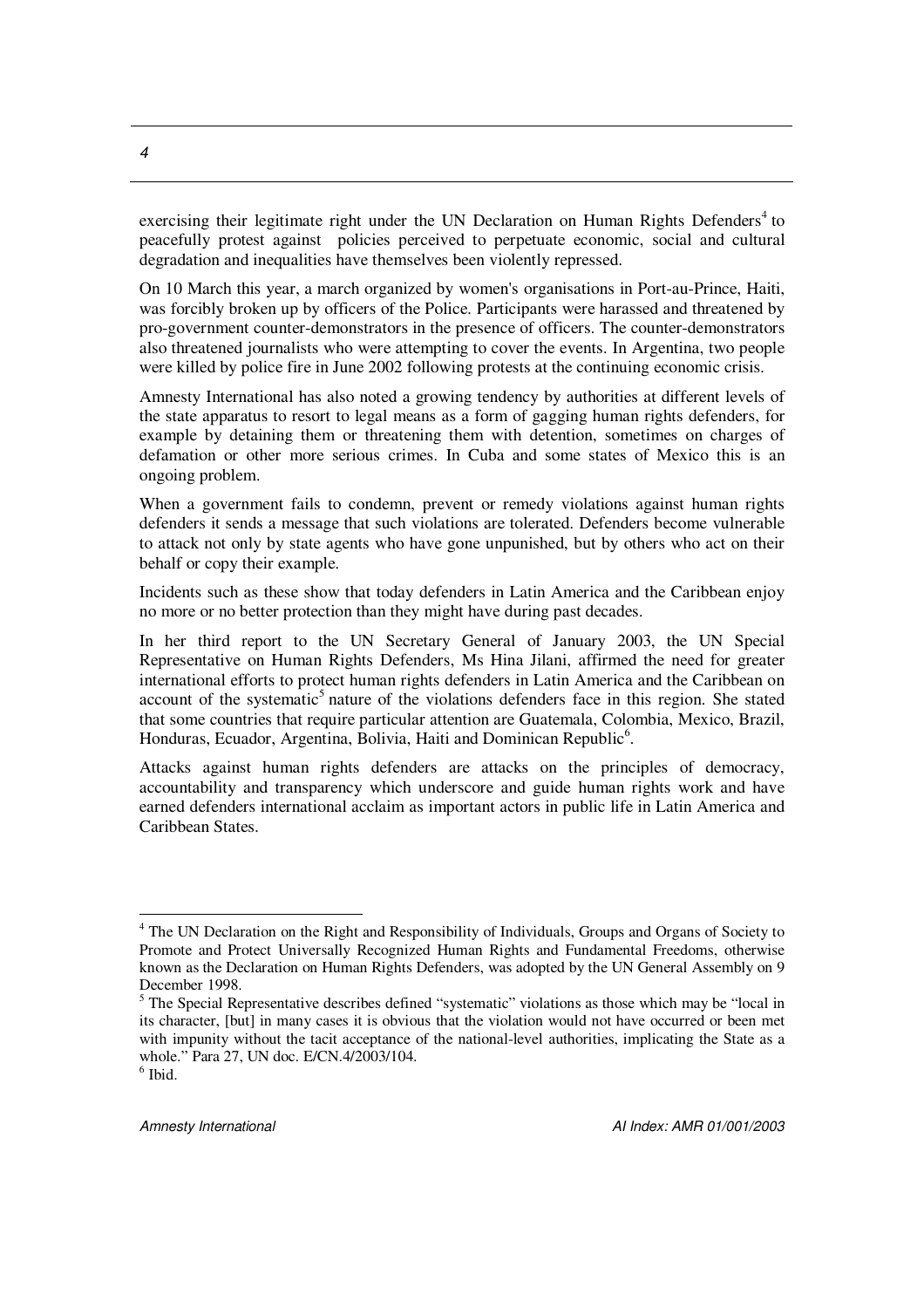Attacks on human rights defenders reflect hostility towards civil society's role in democratic institutions and its role as independent observer, critic and adviser on government policy and practice on human rights.

Attacks against human rights defenders threaten the entire human rights fabric. They cause insufferable damage to the individual and their family, as well as weakening or stalling the ability of human rights defenders to act and speak freely and to defend the rights of others.

Attacks on human rights defenders reflect the pervasiveness of human rights violations as a whole, since one of the main reasons to attack a human rights defenders is to stop, prevent or deter him/her from reporting on or attending to human rights violations committed against others and, to halt or obstruct action by defenders to remedy such situations.

**In conclusion**, the situation of insecurity for human rights defenders in Latin America and the Caribbean has not improved over the last decade, but has gone unchecked to the extent that, today, defenders in some countries face emergency situations. While structural problems and the lack of resources may be a constraint in pursuing improvements, in reality it is the absence of political will on the part of Governments that allows the violations against them to continue, and the impunity with which these violations are allowed to prevail.

Constant appeals by human rights defenders in the region for their own safety have been marked by a large number of resolutions by the UN Commission on Human Rights, the Organization of American States and the European Parliament, two recent visits to the region by the UN Special Representative of the Secretary General on Human Rights Defenders and by the establishment in the Inter-American Human Rights System of a Unit for Human Rights Defenders.

These are excellent initiatives. However, the difficulties and dangers faced by defenders in Latin America and the Caribbean are so serious, concerted efforts are now required at regional and international level. Attention to this issue by the EU is urgent and is recompense owed to human rights defenders in the region in respect of their struggle and the important gains achieved despite attempts to stifle, thwart and oppress them and their activities.

In Amnesty International's Memorandum to the European Union-Latin America and Caribbean Summit in May 2002, the organization called on the EU, in its relations with Latin America and the Caribbean, to monitor the application of the international human rights standards as these relate to human rights defenders in Latin America and the Caribbean, in particular the UN Declaration on the Right and Responsibility of Individuals, Groups, and Organs of Society to Promote and Protect Universally Recognized Human Rights and Fundamental Freedoms, and the OAS resolutions on human rights defenders; and offer concrete support to the work of human rights defenders in promoting respect for human rights.

The EU has reiterated its pledge to respect human rights. This Memorandum outlines recommendations to support the EU in meeting that pledge. The Memorandum sets out concrete objectives by which the EU can begin to measure compliance of the human rights commitments and clauses, which state that human rights, democracy and respect for fundamental freedoms are the basis of cooperation, of all the agreements concluded by the EU with third countries since 1995.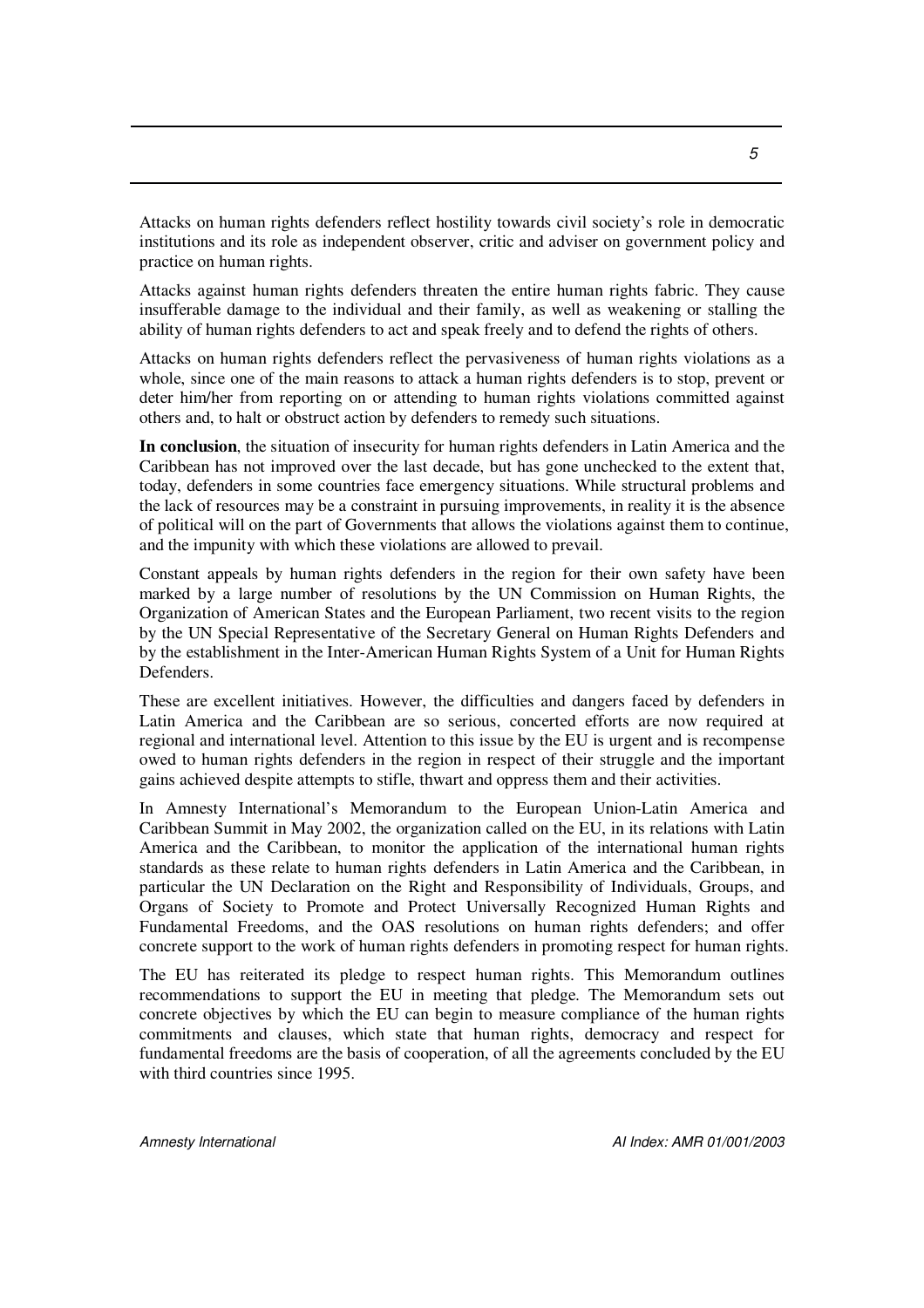#### **Recommendations: Amnesty International calls on the European Union and Member States, in its relations with Latin America and Caribbean States, to:**

- 1. Assist governments in Latin America and the Caribbean to develop concrete plans on policy and practice to implement the principles of the UN Declaration on Human Rights Defenders.
- 2. Insist that plans to implement the principles of the UN Declaration on Human Rights Defenders do not consist solely of measures for practical protection, but consist of comprehensive measures aimed at preventing violations and addressing the root cause of such violations.

Such plans should include measures suggested by Amnesty International in its recommendations for the protection of human rights defenders (see Appendix I), for example: effective investigations to bring those responsible to justice; steps to implement legislation that promotes the principles of the UN Declaration on Human Rights Defenders, in particular the right to freedom of expression and freedom of association; reform or repeal of legislation that may impinge on these rights, for example, security legislation or criminal defamation laws that are used to harass human rights defenders through legal means; strategies to identify and deal with state and non-state groups hostile to human rights work and those who carry out such activities.

- 3. Set benchmarks to assess the implementation of these plans. Benchmarks may include: the designation of political responsibilities for overseeing implementation of plans on policy and practice regarding human rights defenders; allocation of budgets for this purpose; evaluation structures and reports on the effectiveness of the measures adopted; legislative measures; satisfactory conclusion on judicial investigations on a selection of emblematic cases of violations against defenders; establishment of special mechanisms to ensure such investigations; prompt replies to urgent appeals sent by UN mechanisms and compliance with UN recommendations; serious dialogue with defenders regarding their needs; public campaigns to offset hostility towards those who promote and protect human rights.
- 4. Take up discussions regarding plans to implement the principles of the UN Declaration on Human Rights Defenders with authorities at all levels of the state apparatus, including state authorities in federal systems, and departmental and municipal authorities.
- 5. Ensure that plans to develop policy and practice for the implementation of the principles of UN Declaration on Human Rights Defenders address the recommendations made by the UN Special Representative on Human Rights Defenders, in particular recommendations made on the situation of human rights defenders in Guatemala and Colombia, as well as recommendations made to all States;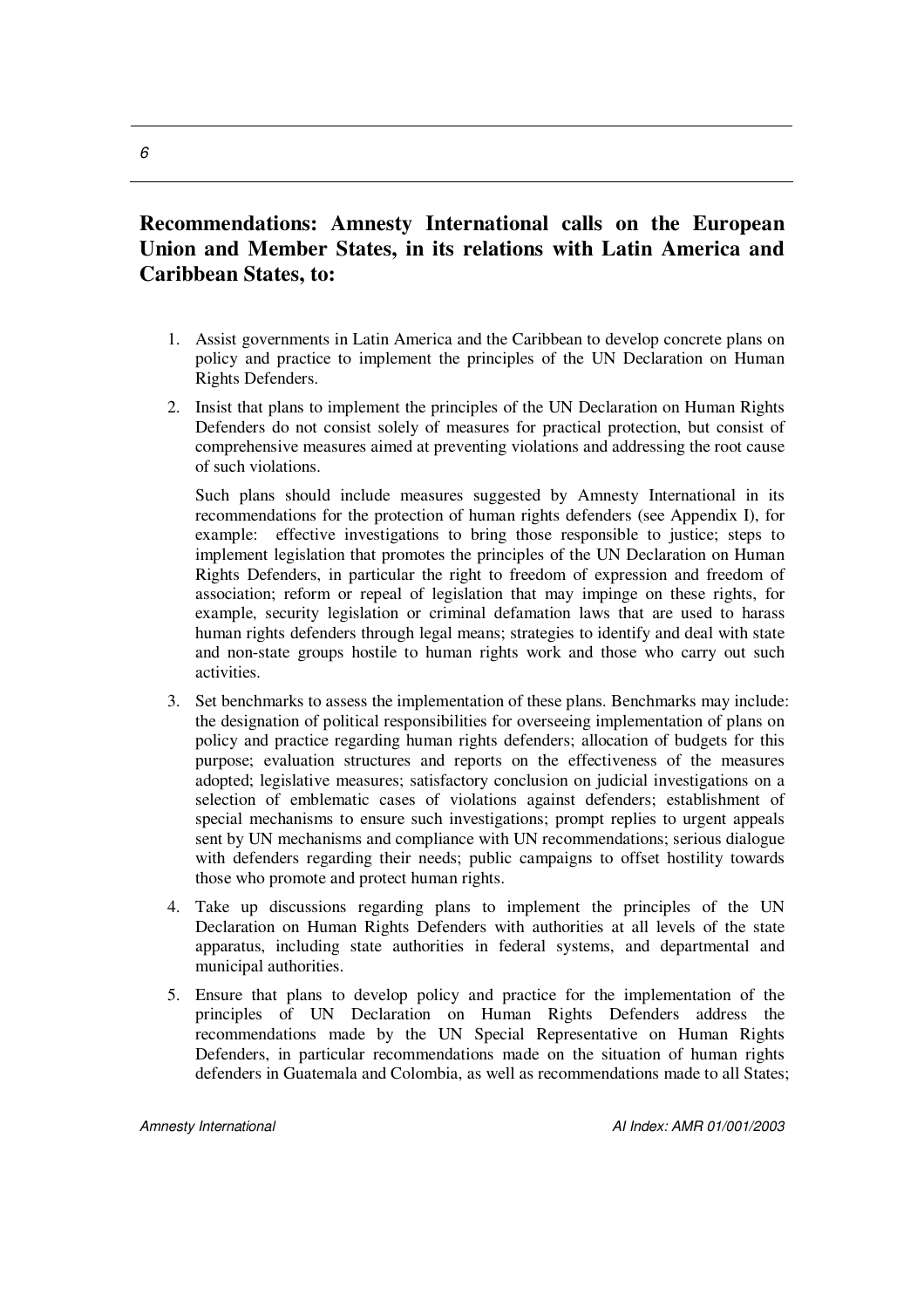recommendations by the UN High Commissioner for Human Rights; and recommendations by the Inter-American Human Rights System.

- 6. Ensure that practical protection programs include judges, prosecutors and other government officials, who suffer human rights violations due to their commitment to human rights protection, as well as witnesses, but that such programs take into account the differing needs of these different sectors.
- 7. Highlight the important experiences and recommendations of civil society and human rights groups in improving public security and combating terrorism and insist on the effective incorporation of these considerations into programs aimed at developing policy and practice to improve regional security and combat terrorism. Ensure that programs of cooperation to combat terrorism respect internationally recognised human rights and do not impinge on or threaten the security of human rights defenders. Ensure that programs of assistance in security provided by governments of the EU, including training in security operations and security and intelligence equipment, adopt the appropriate safeguards and controls to ensure such assistance is not used to interfere with or hamper the activities of human rights defenders.
- 8. Ensure that cooperation programs involving the media and promotion of freedom of expression include components that seek to ensure the media plays a positive role in promoting the UN Declaration on Human Rights Defenders and the legitimate work of human rights defenders.
- 9. Ensure that cooperation programs in education include components that promote the UN Declaration on Human Rights Defenders and the legitimate work of human rights defenders.
- 10. Ensure that programs on democracy and human rights include components which encourage and emphasize the importance and legitimacy of critical scrutiny by civil society of government policy and practice on human rights.
- 11. Ensure that the Regional Program of Support to Ombudsman in Latin America, incorporates advice and assistance on monitoring respect for the principles of the UN Declaration on Human Rights Defenders, as well as recognizing ombudsman as human rights defenders, who may also on occasion require protection.
- 12. Support and encourage the establishment of mechanisms which ensure the proper participation of the relevant sectors of civil society, including human rights defenders, in the formulation and implementation by governments of policies and practices to further political, civil, economic, social and cultural rights. Including efforts to establish measures to improve public security and combat terrorism. Promote compliance with human rights principles and standards in free trade agreements by ensuring human rights defenders are invited to submit opinions and recommendations and set up mechanisms to ensure proper attention to these considerations.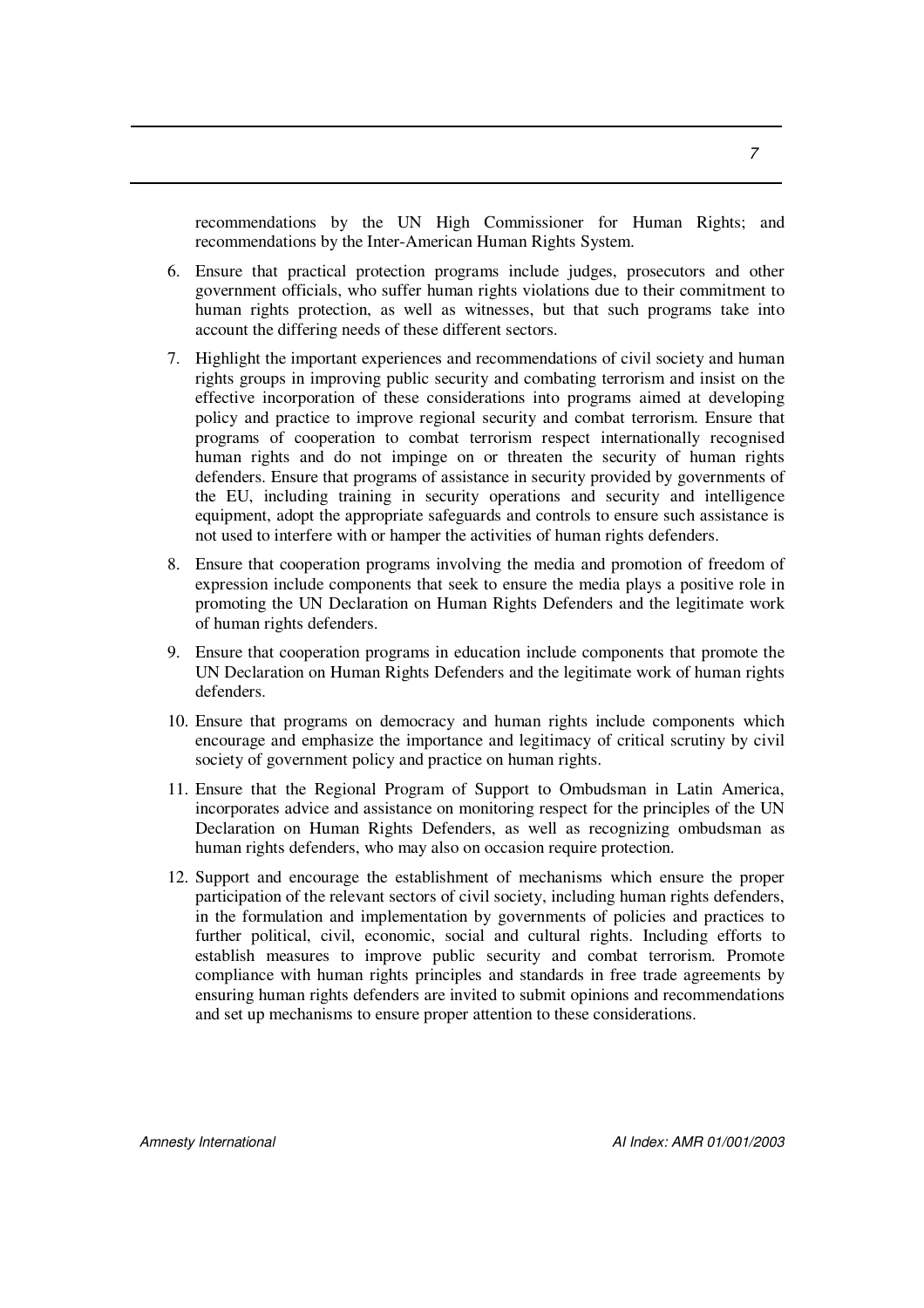## **Amnesty International calls on the European Union and Member States, in their efforts to protect human rights defenders and their ability to carry out their work in Latin America and the Caribbean, to:**

- 13. Support the mandate of the Human Rights Defenders Unit of the Inter-American Commission on Human Rights, and explore areas of collaboration.
- 14. Encourage all governments to support the mandate of the UN Special Representative to the Secretary General on Human Rights Defenders.
- 15. Ensure emergency procedures are adopted so that human rights defenders fleeing their countries due to a well-founded fear of persecution can quickly apply for and be granted asylum.
- 16. Support practical measures and programs adopted by non-governmental organizations and the offices of Human Rights Ombudsman, which aim to overcome failure by governments to guarantee their safety and freedom to carry out their work.
- 17. Support international non-governmental organizations engaged in providing protective accompaniment to human rights defenders at risk.
- 18. Support visits by EU delegations to countries in Latin America and the Caribbean to verify the situation of human rights defenders.
- 19. Ensure EU diplomatic missions guarantee respect for the principles of the UN Declaration on Human Rights Defenders by instructing staff to:
- Act quickly to condemn threats and attacks against human rights defenders.
- Help overcome the isolation of many human rights defenders and help legitimise their important work by receiving defenders and visiting their offices and areas of work.
- Closely monitor investigations into threats and attacks against human rights defenders and send regular reports regarding the situation of human rights defenders to their respective Foreign Ministries.
- Ensure dialogue with human rights defenders reflects all sectors of society, in particular more marginalised sectors such as campaigners for women's rights, gay, lesbian and transgender activists, environmentalists, leaders of displaced communities and community workers.
- Attend and observe trials of human rights defenders.
- Facilitate national and international meetings of human rights defenders.
- Refrain from making unsubstantiated statements or allegations that may jeopardise the integrity or security of human rights defenders.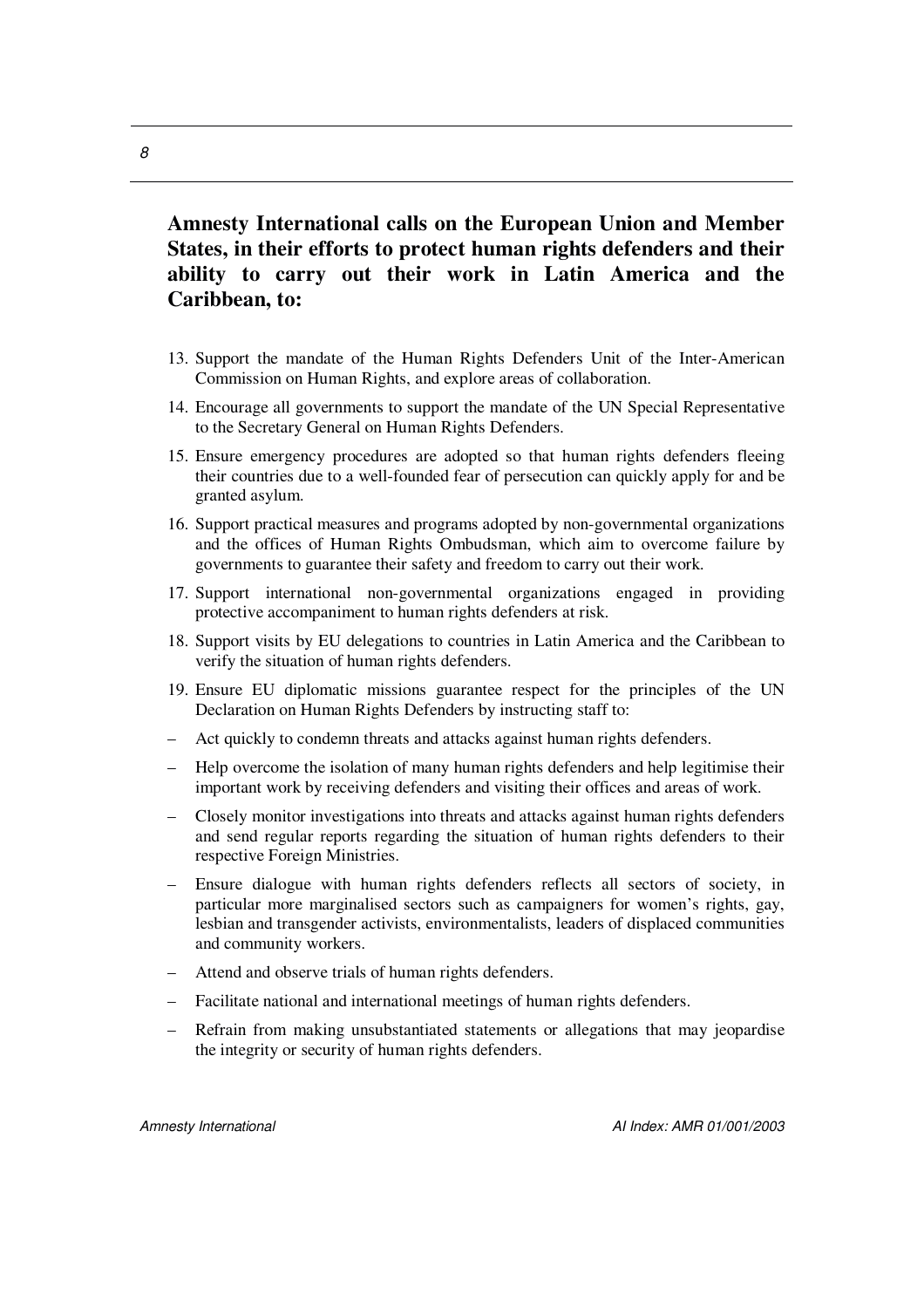#### **Appendix I**

**Amnesty Internationals recommendations for the protection of human rights defenders submitted to the governments of Latin America and the Caribbean in 1999.**

Governments should:

1. Ensure that the principles contained in the *Declaration on the Right and Responsibility Of Individuals, Groups and Organs of Society to Promote And Protect Universally Recognized Human Rights and Fundamental Freedoms*, adopted by the UN General Assembly on 9 December 1998, are fully incorporated into national law and mechanisms, including National Human Rights Commissions, for the protection of human rights. Authorities at all levels of government should explicitly commit themselves to promoting respect for human rights, and to the protection of human rights defenders.

2. Ensure that in the interest of fulfilling obligations contained in international human rights law, state officials at every level of the state apparatus, including lower-ranking officials, fully collaborate with and facilitate the work of members of non-governmental human rights organizations.

3. Ensure exhaustive and impartial investigations are conducted into violations against human rights defenders that those responsible are brought to justice and the victims or their relatives provided with reparation. The results of such investigations should be made public. Members of the security forces under formal investigation for human rights violations should be immediately suspended from active service until investigations have concluded. Governments should also set up information systems to ensure that no agent of the security forces dismissed because of possible involvement in human rights violations against human rights defenders is employed in other official departments.

4. Effectively disband, disarm and prosecute paramilitary groups which operate with the complicity or acquiescence of the security forces.

5. Ensure that the perpetrators of human rights violations against human rights defenders do not benefit from any legal measures exempting them from criminal prosecution or conviction. Previous legislative measures that prevent full and conclusive investigations into the cases of violations against human rights defenders should be repealed.